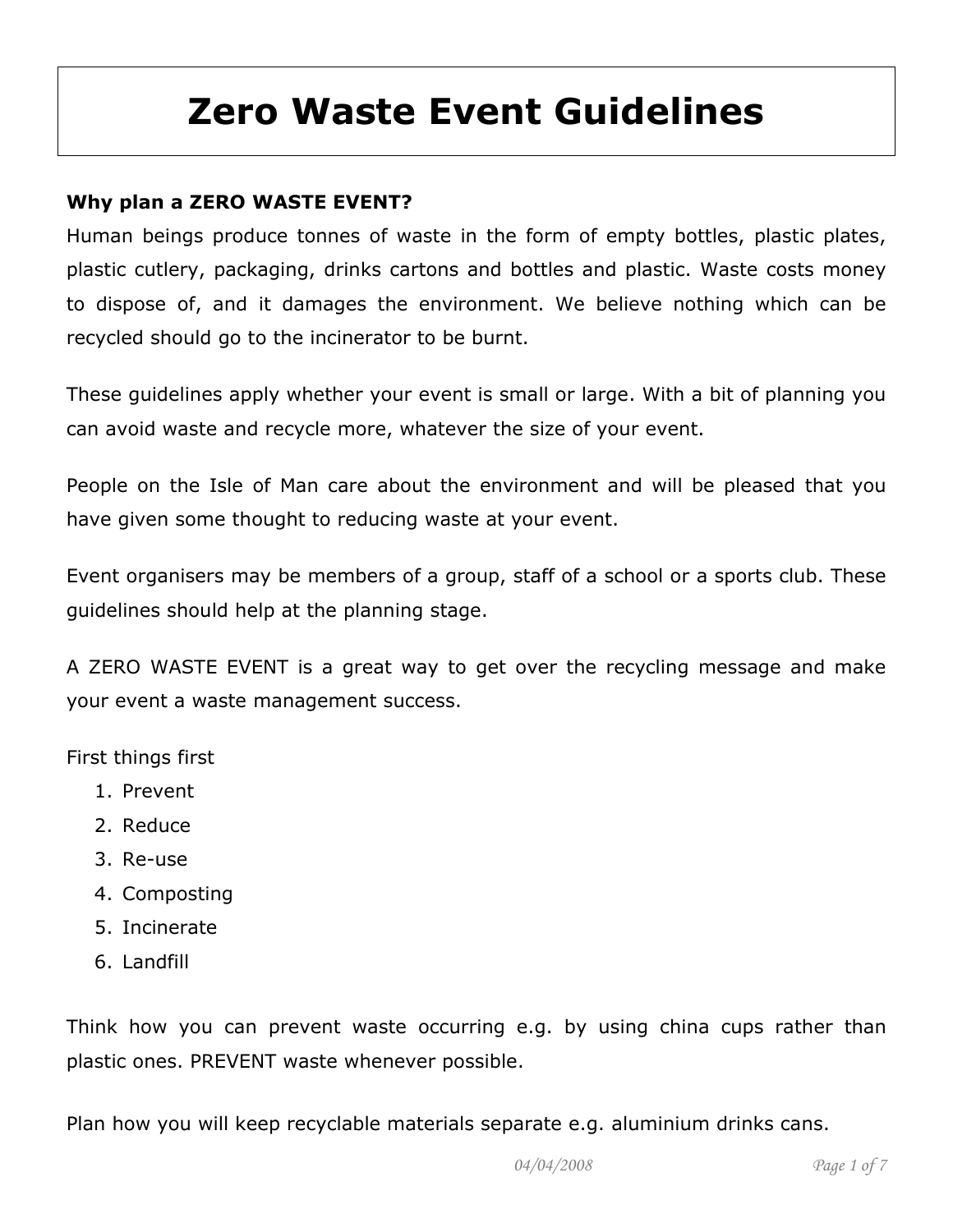#### BEFORE THE EVENT

- ♦ Involve as many people as possible stall holders, sponsors, vendors, patrons and suppliers. Talk to site owners about any specific conditions that have to be taken into account. Help event owners to see that promoting a ZERO WASTE EVENT can be valuable publicity.
- ♦ Sponsors will see the attraction of a ZERO WASTE EVENT on environmental and economic grounds.
- ♦ Vendors need to be informed that you are trying to PREVENT waste. Give them good notice, advice and help where you can.
- ♦ Service contractors providing cleaning, bins and removal of waste should know what is required of them.
- ♦ Patrons respond well to ZERO WASTE EVENTS. Mention it in your promotional material and have clear signage at the event e.g. cans for recycling.

#### PROMOTION

If you are doing your bit to PREVENT waste you can be proud of that fact and should mention it to organisers and patrons whenever possible. People like to be doing the right thing. Media releases can mention the ZERO WASTE aspect of your event.

- ♦ A well-known celebrity may wish to be associated with an event that is environmentally friendly.
- ♦ Mention your environmental objectives in all communications.
- ♦ Include information in your programme and adverts.
- ♦ Use word of mouth to spread your ZERO WASTE message.

#### Vendors/ food suppliers

Brief the vendors well in advance of the event

It is important to tell food and drink vendors / kitchen staff what is expected of them. Try to get agreement that products will be recyclable, biodegradable or re-usable. Help vendors to source these products.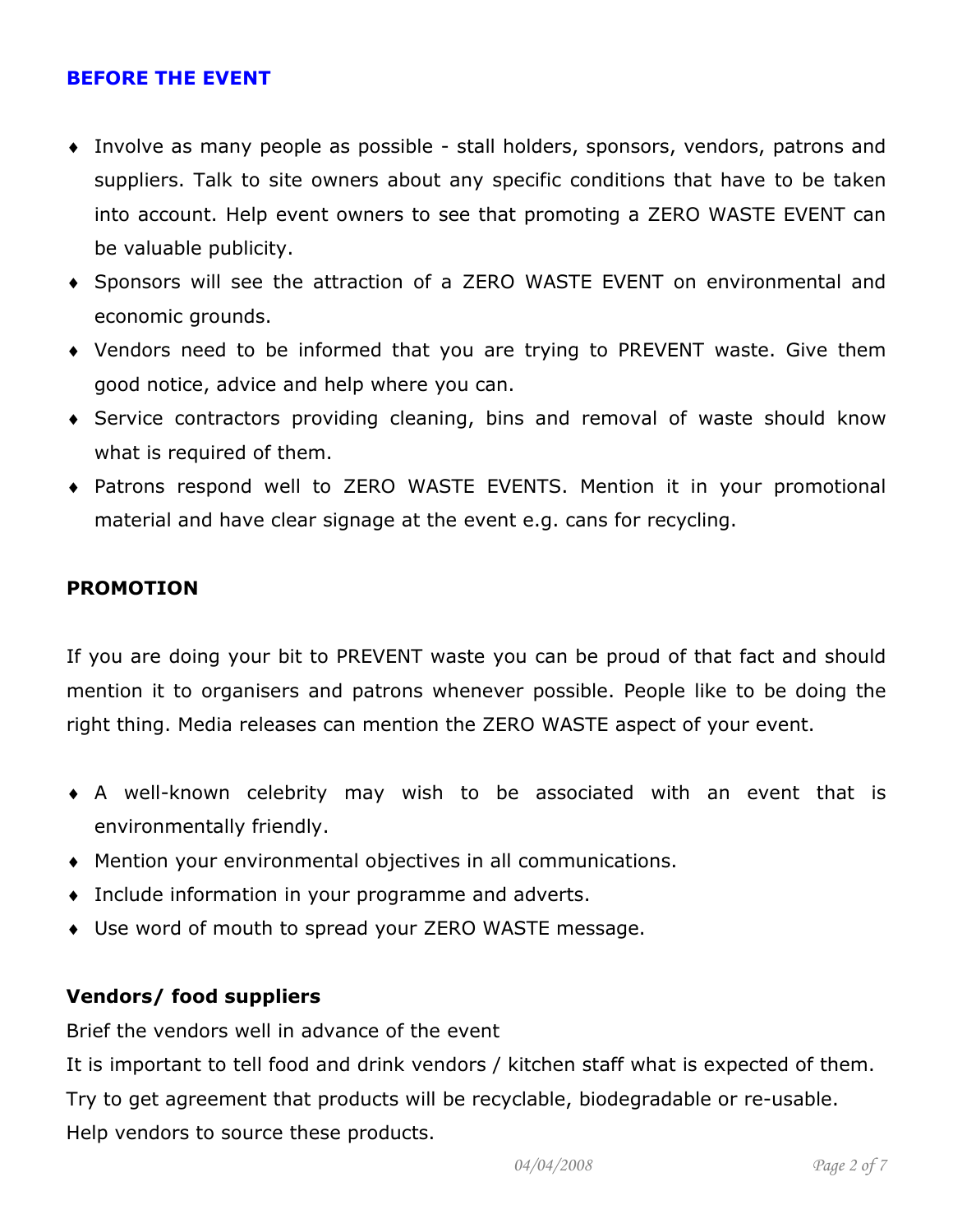#### Service contractors

People who provide cleaning services, bins, waste collection and recycling collection have a vital part to play in creating a ZERO WASTE EVENT.

- ♦ Create a waste management plan for the site/venue
- ♦ Food and beverage locations that will require waste collection
- ♦ Select best positions for signs
- ♦ Identify places where people will eat and drink. Select best positions for bins.
- ♦ Show access for service vehicles before and after event.
- ♦ Plan sufficient bins and signs.
- ♦ Arrange bin signage
- ♦ To inform patrons
- $\bullet$  Identify bin and what it is for
- ♦ Reinforce the message e.g. Aluminium Cans for Recycling
- ♦ Uniform signs to reinforce message
- ♦ Signs at eye level where possible
- ♦ Weatherproof not temporary bits of paper
- ♦ Invest in reusable, lightweight and portable signs.
- ♦ Coloured tops for wheeled bins leave no room for doubt

## ZERO WASTE EVENT CHECKLIST

Make sure you have:

- ♦ Advised stakeholders it will be a ZERO WASTE EVENT
- ♦ Invited suggestions from stakeholders
- ♦ Answered their queries
- ♦ Advised them of your requirements and expectations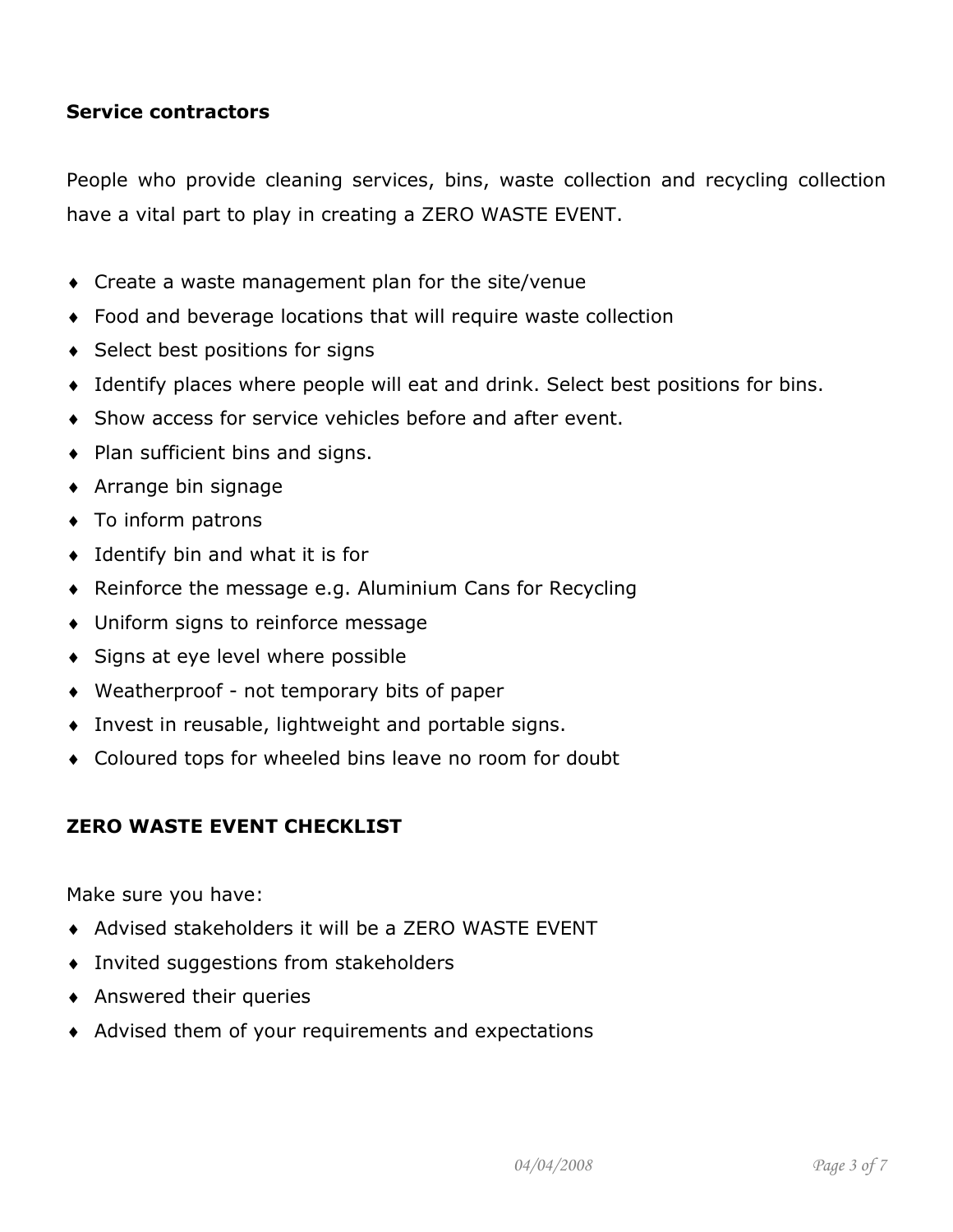## FOOD and DRINK

- ♦ Informed vendors/kitchen staff of your requirements
- ♦ Helped vendors to source products
- ♦ Included a waste clause in contract/ instructions

## SERVICE CONTRACTORS

- ♦ Ensured they will recover and recycle materials
- ♦ Ensured they can supply bins and signs etc
- ♦ Asked them to advise you on quantity of waste collected

#### WASTE MANAGEMENT PLAN FOR SITE

- ♦ Planned number of bins, skips and drums
- ♦ Decided on their positions
- ♦ Removed mixed waste bins or cover during the ZERO WASTE EVENT
- ♦ Planned emptying of bins during and after event
- ♦ Provided baby care facilities and bins for disposable nappies
- ♦ Provided special bins for cigarette butts
- ♦ Provided ZERO WASTE MESSAGE for public address system

## BIN SIGNAGE

- ♦ Calculated number of bins required
- ♦ Positioned bins with clear labels for recyclable and biodegradable
- ♦ Placed signs in best position according to plan
- ♦ Put up sign asking patrons to take rubbish home
- ♦ Used banners, posters and public address
- ♦ Advertised baby changing facilities
- ♦ Positioned bins and coloured topped bins
- ♦ Placed signage and banners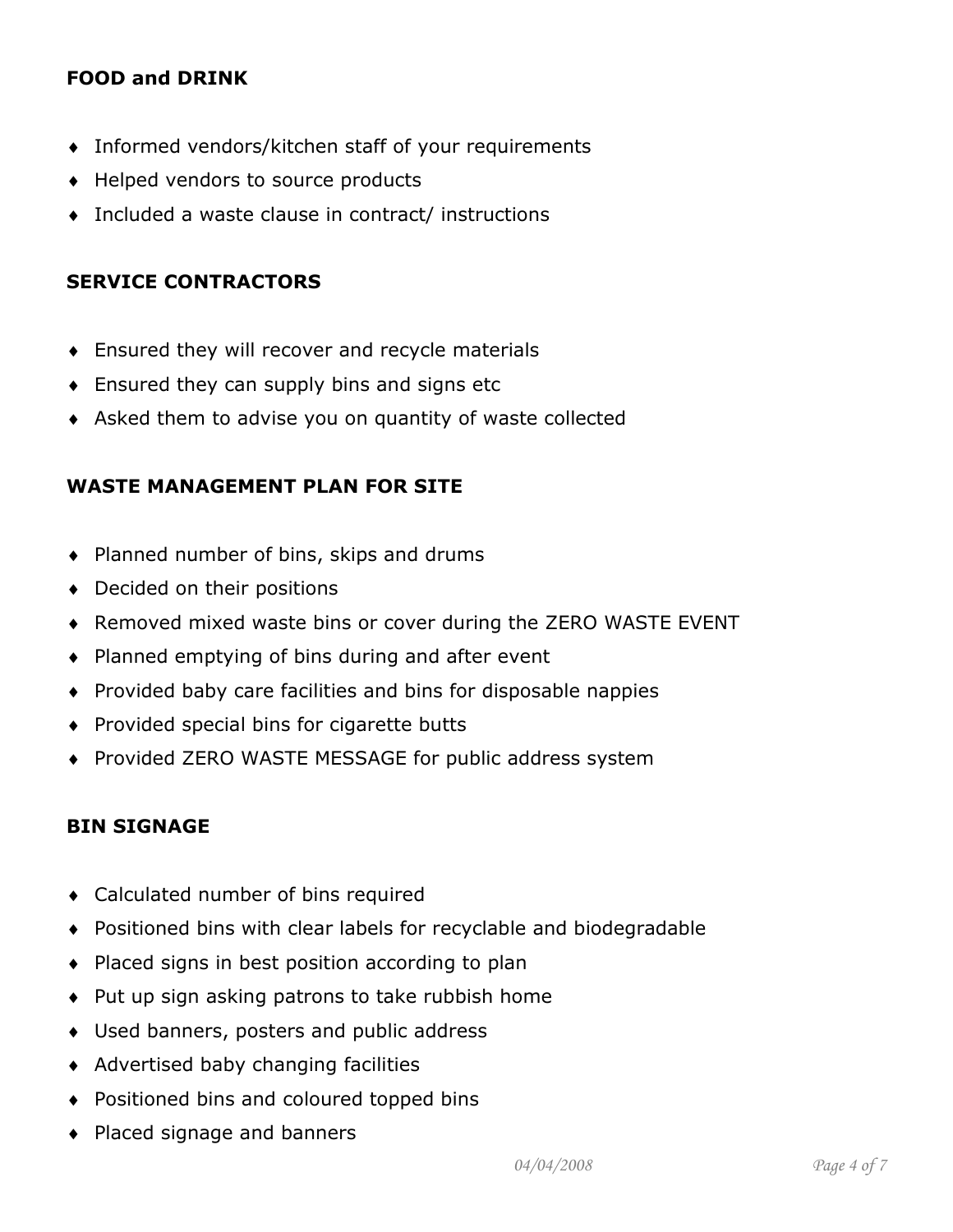#### DURING THE EVENT

- ♦ Check Vendors
- ♦ Ensure vendors are meeting their obligations
- ♦ Are using collection points
- ♦ Are separating their waste
- ♦ Are using permitted materials
- ♦ Check Bin Usage
- ♦ Full bins emptied
- ♦ Bins moved where necessary
- ♦ Site and bins clean and tidy at all times
- ♦ Check access for vehicles
- ♦ 'Back of house'
- ♦ Cardboard and paper removed regularly
- ♦ Peak times at beginning and end of event

#### Communication

Use public address to-

- ♦ Encourage correct use of bins
- ♦ Advertise baby-changing facilities
- ♦ Remind about cigarette butt disposal
- ♦ Staff can reduce mixed waste
- ♦ Retrieve incorrectly placed items with long armed grabbing devices
- ♦ Check signage is clear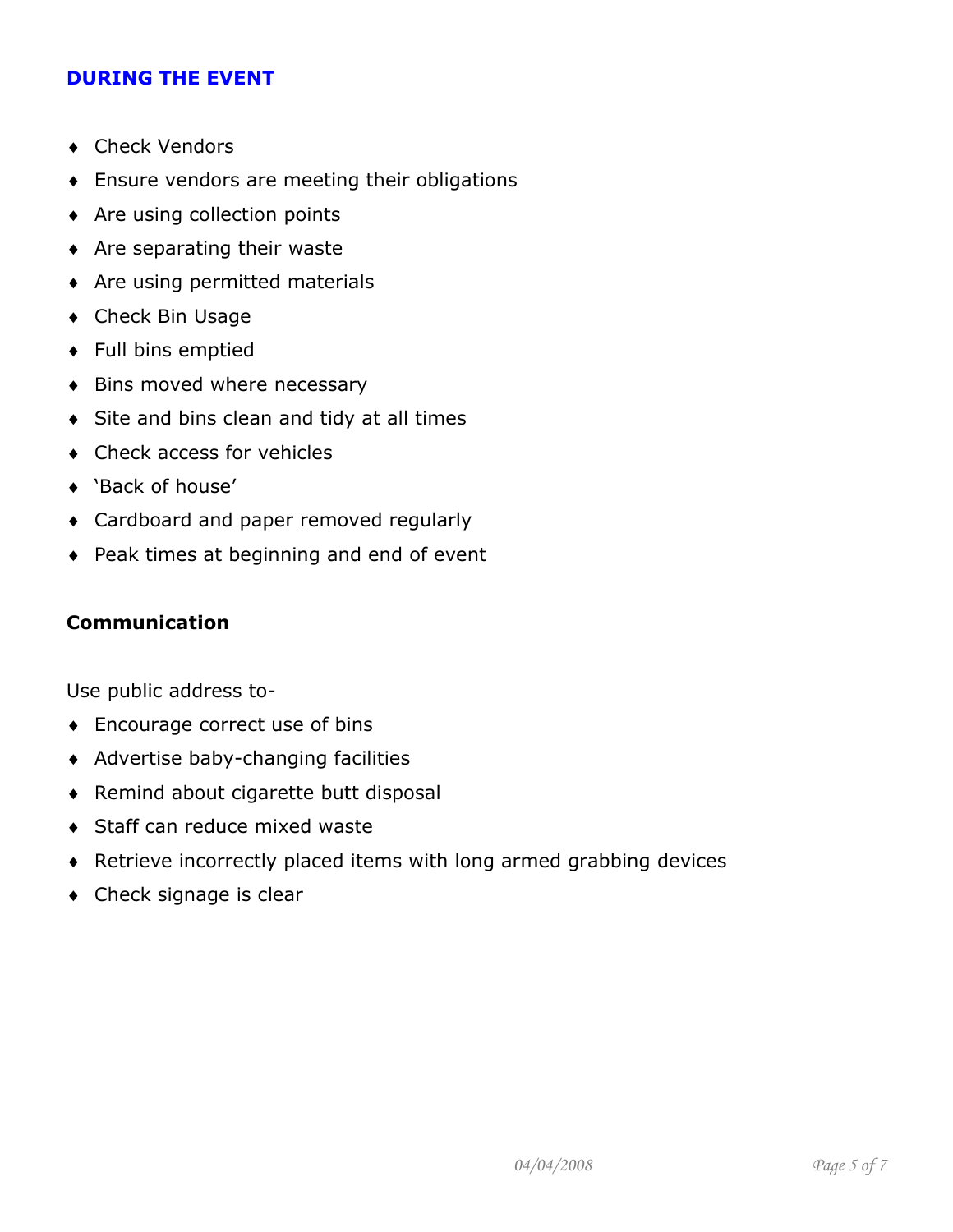## AFTER THE EVENT

- ♦ Check that vendors have left site clean and clear of waste
- ♦ Provide staff with gloves and sacks to clean site
- ♦ Recyclables must be kept separate and taken for recycling
- ♦ Encourage stallholders to take all non-recyclable and non-biodegradable waste away from the event

## Data collection

- ♦ Number of people attending event
- ♦ Amount of recyclable material sent for recycling
- ♦ Amount of biodegradable material sent for composting
- ♦ Total amount prevented from going to incineration or landfill

## Reporting on success of your ZERO WASTE EVENT

♦ Tell sponsors, site owners, stall holders, local newspapers and Manx Radio how you avoided waste and how much material was taken for recycling

## Tips for improving your performance

- ♦ Avoid litter by having sufficient bins and placing them in convenient places
- ♦ Have attractive clean and clearly labelled bins
- ♦ Two bins should always be close together for recyclables and biodegradable materials
- ♦ Do not have any bins for mixed waste
- ♦ Do not put bins where there are likely to be queues
- ♦ Monitors bins and move if necessary
- ♦ Check for contamination because people will start putting the wrong things in. They look in the bin to see what goes in there
- ♦ Retrieve wrong items as soon as possible using long armed grabs